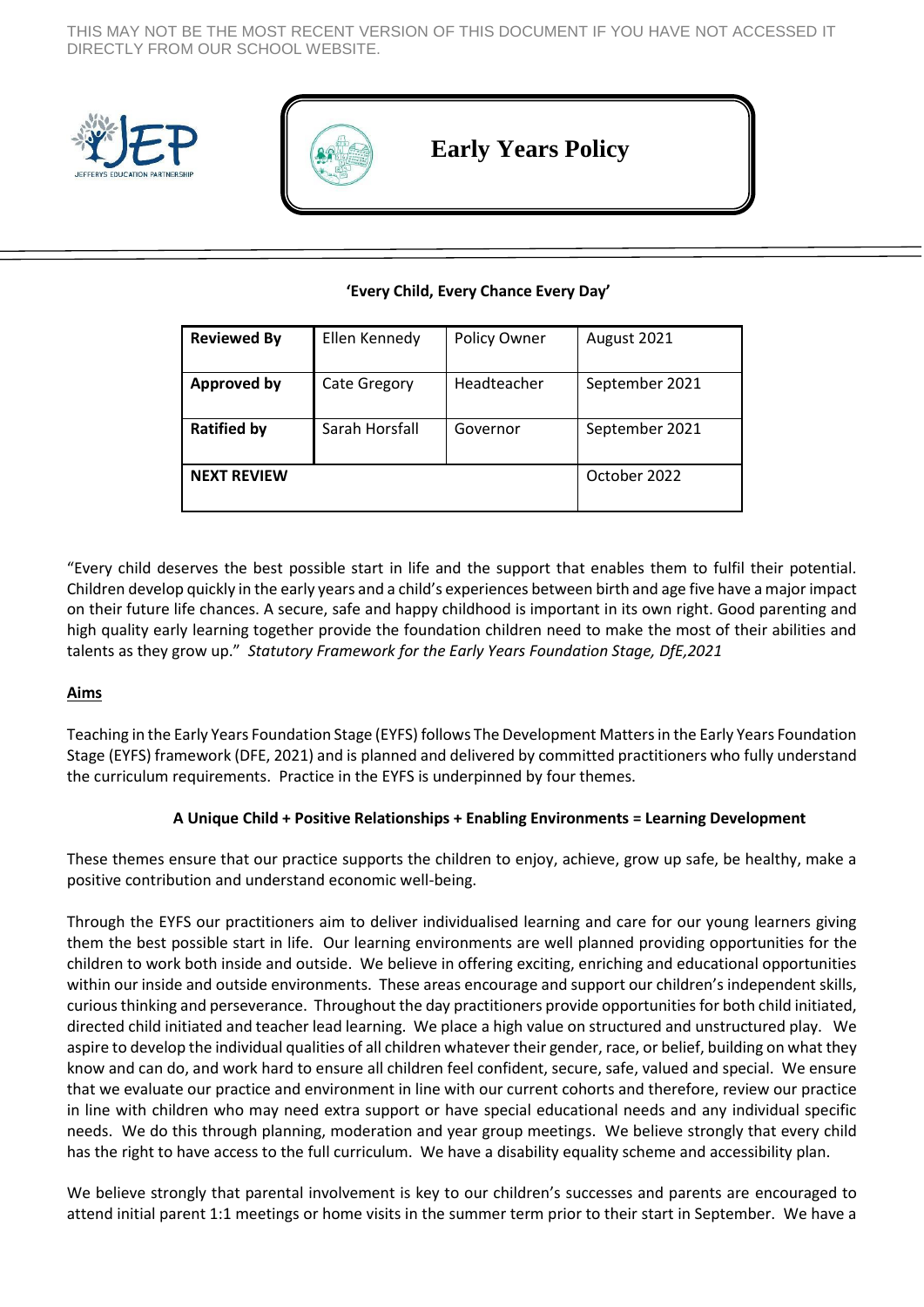Home school agreement which all parties sign to say they will adhere to for their families' time at Shirley Infant's. We then have two parents' evenings throughout the year and encourage them to support their child with home learning activities. Each half term we have celebration events at the end of a chosen topic. Children share a piece of work with their parents and show their learning profiles, including a parent's page. Parents are encouraged to comment with their child on their favourite parts of the topic and what the parent feels they have achieved. Parents also have the opportunity to contribute to their children's learning evidence by sharing achievements away from school, this is done through 'wow moments' sent home half termly. The staff help parents identify key skills to watch out for and constantly give ideas and examples throughout the year to encourage all parents to contribute. We work in partnership with the whole school to ensure a smooth and effective transition between the key stages.

## **Our Expectations**

Our children are expected to attend regularly and arrive on time to ensure the best continuity for the child. We support and encourage our parents to be actively involved in their children's learning and share some activities together such as reading, practising sounds, sight words and home learning activities. We expect our practitioners to make sure the children feel valued and know they are part of the whole school community. We have a high expectation for the children's behaviour (see behaviour policy) and develop appropriate attitudes to learning and school life, which is enhanced by our Rights and Respecting Schools ethos.

## **Legal Responsibilities**

From September 2008, the EYFS became statutory for all schools and Early Years providers. It was reviewed in 2021 and a revised curriculum was put in place in September 2021. There are a number of standards set out in the EYFS Statutory Guidance booklet, with the most recent updated booklet being produced in March 2021 which our school adheres to ensuring that our provision is of a high standard. These standards cover the learning and development and welfare requirements and are reviewed in line with each new publication.

#### **Child protection**

Safeguarding children within our care is of high priority. We endeavour to make our children feel safe within their environment and we build strong relationships from the very beginning. Our topic 'All about me' supports the children's Personal, Social and Emotional development to develop their skills to be happy, confident children who can settle into school quickly in an environment in which their individual needs are met. Our children behave in ways that are safe for themselves as well as others (See behaviour policy). We teach the children about possible dangers and how to keep themselves safe and how to keep themselves clean and prevent the spread of illness and disease. This is carried out through our PSHE sessions (see PSHE planning). All staff (who come into contact with the children) have the relevant qualifications and checks. We ensure risk assessments are carried out regularly and records are kept of maintenance and cleanliness of toys. All Early Years staff are asked to sign to confirm their understanding of their obligation under the new requirements regarding 'disqualification by association'.

This policy has been developed in accordance with the principles established by the Children Act 1989 and 2004; and in line with the subsequent advice and guidelines, including the 'Working together to safeguard children' documents (2018) and our responsibilities with regard to the Prevent Strategy (2015 and updated in 2021).

The aims of this policy are:

- To provide an environment in which children and young people feel safe, secure, valued and respected, and feel confident to approach adults if they are in difficulties.
- To raise the awareness of all teaching and non-teaching staff of the need to safeguard children and of their responsibilities in identifying and reporting possible cases of abuse.
- To provide a systematic means of monitoring children known or thought to be at risk of harm, and ensure we, the school, contribute to assessments of need and support plans for those children.
- To be extra vigilant for children with SEND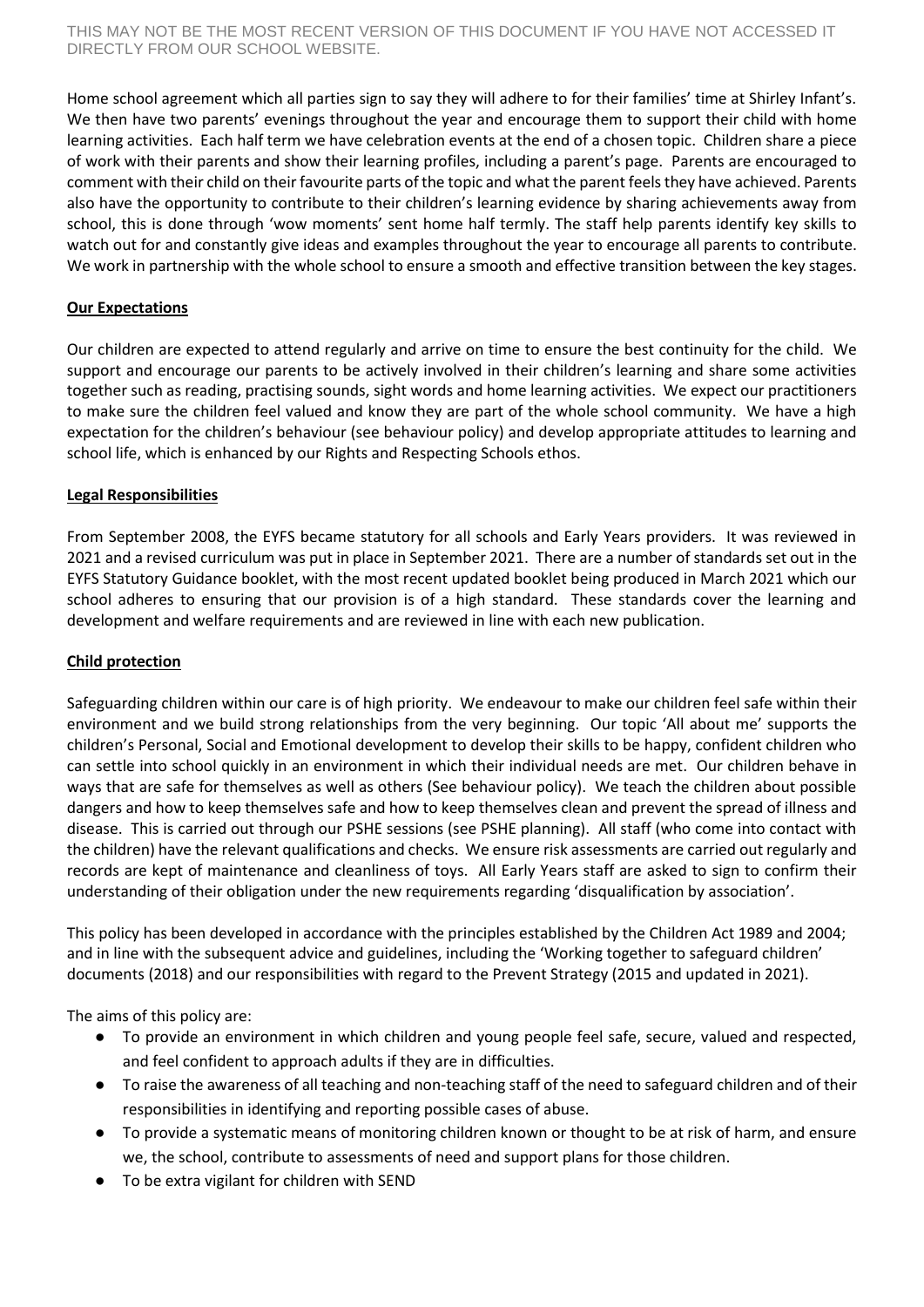- To develop a structured procedure within the school that will be followed by all members of the school community in cases of suspected abuse.
- To ensure that all adults within our school who have access to children have been checked as to their suitability. This includes other community users of our facilities.
- To ensure staff are aware of the Prevent Strategy and able to protect children and young people who are vulnerable or at risk of being radicalised.

Please see the school's Safeguarding Policy for additional information.

## **Arrangements for admission**

We work together with our feeder Pre-schools and liaise with them closely ready for the next intake. We liaise on the class lists to ensure a balance of boys and girls (where possible), and a balance of Autumn, Spring and Summer born children across the 3 classes. We consider any additional needs that a child may have. (See Admission Policy for induction process). We encourage parents to follow our staggered intake to ensure the best settling period for their child. However, every parent is entitled to a full time school place for their child.

## **Organisation**

The school day begins at 8:45am where there are settling activities for the children until the bell goes at 8:55 am. The children access a variety of lessons and continuous provision throughout the morning, allowing for learning both inside the classrooms and outside. The lunchtime period starts at 11:40 and ends at 1:00. The dinner children go to the hall with the teachers and the sandwich children stay in classrooms with the Early Years assistants (EYAs). There is an afternoon playtime session from 2:35pm - 2:45pm. We have a storytime everyday from 2:45pm to 3:05pm. The school day ends at 3:10pm.

The Early Years team review their practice and the curriculum at termly year group meetings and PPA planning sessions for both EYA's and teachers. Reception is made up of 3 classes of 30 children, although we work together across the reception classes during continuous provision sessions. During this time the children explore all the Early Years areas, working wherever their interests take them.

Our outdoor classroom is securely fenced and provides a safe learning environment where children can develop their independence skills and enhance and extend their learning. We believe that outdoor play is vitally important to a child's development and therefore, they have access to it every day, in safe weather conditions for child initiated, directed child initiated and adult led activities. The outdoor space is set up into areas that replicate the indoor classrooms. There are trolleys with a variety of resources appropriate for that area to encourage independence skills and an opportunity for the children to develop their own and each other's learning.

#### **The Curriculum**

Our children follow a broad and balanced curriculum with the EYFS underpinning it all. The learning and development requirements are set out into Prime and Specific areas. There are three Prime areas of learning:

**Communication and Language (CL) –** here the children are encouraged to listen attentively in a range of situation's, giving attention to what others say and respond appropriately, while engaged in another activity, allowing them to become competent talkers. They are encouraged to ask questions to demonstrate their understanding and further develop different concepts. Children are exposed to a number of texts, rhymes and poems to build up a repertoire. They are introduced to different vocabulary which they are encouraged to use in different situations.

**Personal, Social and Emotional Development (PSED) -** here the children are supported to see themselves as a valuable individual who can build respectful and constructive relationships. They will be encouraged and supported in finding ways to express their feelings, show resilience and identify and moderate their emotions. We have a high focus on self regulation and managing our feelings. Children are taught to respect the perspectives of others and their feelings and manage their own personal hygiene.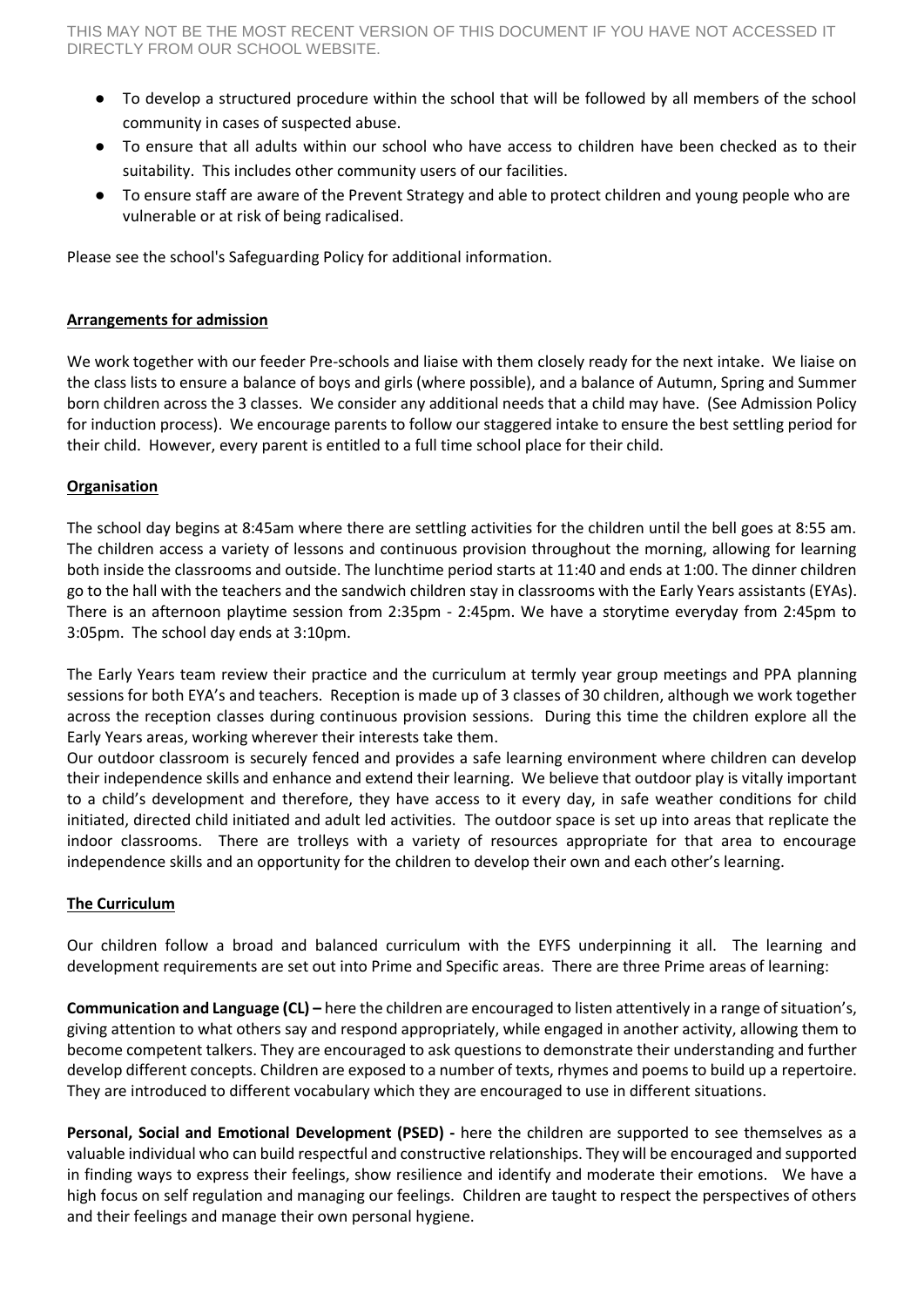**Physical Development (PD) –** We develop both gross and fine motor development. Planning and offering a range of activities to enhance physical control, mobility, awareness of space, and manipulative skills.

The four specific areas help children to strengthen and apply the prime areas. These are:

**Literacy Development (Lit) –** here we develop early literacy skills through reading, writing and phonics activities.

**Mathematical Development–** here we develop mathematical understanding with a focus on practical mathematics and problem solving. We develop their knowledge of shape, space and measure.

**Understanding of the world–** this covers finding out about the world around them, other people, cultures and features of the natural and man-made world around them. A foundation for History, Geography, Design technology and Science.

**Expressive Arts and Design (EA&D) –** we foster the children's creativity and imagination through exploring and using media and materials, acting, dancing and singing a variety of lessons.

## **Our Curriculum**

Our curriculum is planned through a variety of different topics, each of which offer experiences in all 7 of the areas. Topics are planned with the children's current interests and abilities in mind, and vary in length depending on where the children take their learning journey. Children are encouraged to pursue their own interests daily, through child initiated play, and are actively encouraged to share aspects of home life through our 'All About Me bag' class sessions. We review our curriculum and environments annually in line with our new cohorts and any individual specific needs that a child has. We believe strongly that every child has the right to have access to the full curriculum.

#### **Assessment**

Assessment is vital in ensuring that children are encouraged to follow their own interests and are supported at their individual stage of development. We assess the children on entry to school at approximately week 3 through the Government's Baseline Assessment programme. *"The purpose of the reception baseline assessment is to provide an on-entry assessment of pupil attainment to be used as a starting point from which a cohort-level progress measure to the end of key stage 2 (KS2) can be created."* (Standards & Testing agency, February 2020, DFE). This assessment takes place 1:1 with the class teacher, the activities are practical and last around 20 minutes. The children complete a communication and language section, Literacy and Mathematics. Early Years Practitioners use the baseline assessment and other baseline tasks created by the school to work out the percentage of children working on track and off track. These percentages tell us where the cohort are in relation to national expectations on entry to school. We assess the children on the three prime areas and then Literacy and Maths.

We then continue assessing the children against the development matters curriculum. To make these judgements the Early Years Practitioners use a range of formative and summative assessment methods throughout the year. These include:

- Ongoing observational assessments and half termly 5 minute observations to inform planning for each child's continuing development through play-based activities. These are recorded in the children's individual learning journey.
- Annotated sample of work
- Annotated photographs
- Individual class teacher mark books
- Busy books children can contribute to their own assessments
- Scrap books Parents and child can contribute to their assessments
- Parent and child pages
- WOW moments (parent contributions from home)
- Insight Tracker is used to track children's progress and inform teachers of their end of year achievement against the early learning goals. This data is sent to the LA at the end of the Reception year for analysis.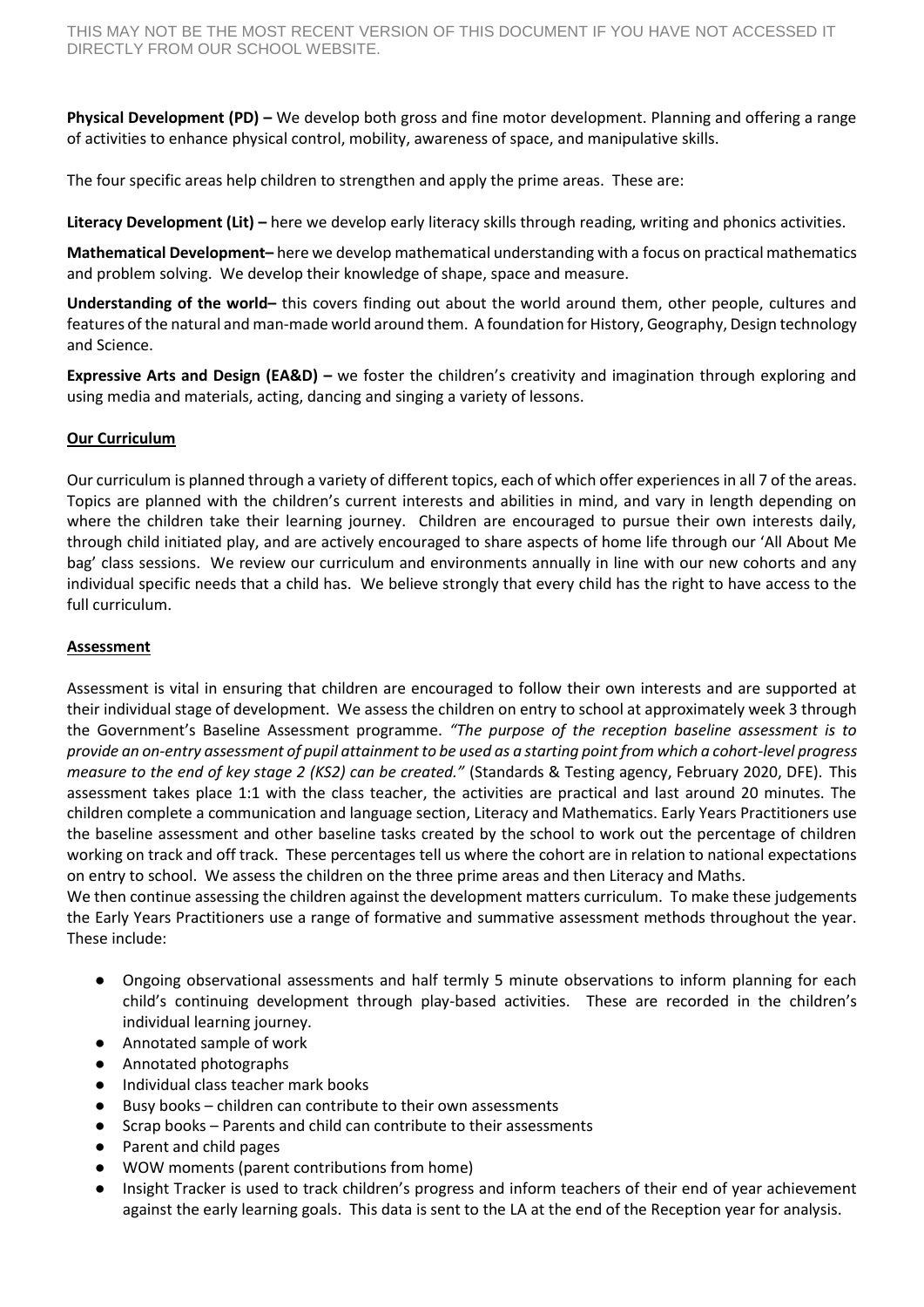All foundation stage assessments are kept in individual files known as 'learning journeys'. These files are kept and updated by the class teacher and Early Years Assistants. The Early Years leader closely tracks all key groups through the year Gender, EAL, SEND, EPP and Lowest 20%.

These are then passed up to Year 1 when the children move to the next key stage.

At the end of the year each child is assessed against the 17 early learning goals and judged if entering or expected. These results are collated and sent to the LA. The Early Years Leader then collates the data and analyzes the % of children achieving a Good Level of Development (GLD). This is compared to Local and national data once released and a report is compiled to compare year on year trends and this is shared with the SLT and Governors. Action plans are revised and written in line with trends for the following year.

Parents evenings take place in the Autumn and Spring terms. These give parents the opportunity to formally discuss their child's progress. An end of year written report is sent out in the Summer term. This highlights the children's achievements in the 7 areas of learning.

## **Staffing**

We are committed to staff development through comprehensive professional development. Early Years Teachers have two performance management meetings and the Early Years Assistants and Assistant Assistants' have a performance review. We keep a training record for every staff member of the team.

We have a termly meeting to review and discuss our practice and routines and highlight any areas for improvement which everyone is involved within.

## **Partnership with parents**

We start this process very early on in the induction of our new children. We have introductory meetings with our new parents, where they meet the key people that lead each team, including the school nurse, office staff team lead, Attendance Officer, Head teacher and Early Years Leader. We then have afternoon activity sessions for each of the 3 classes. This is where the children can meet other children who will be in their classes and the parents can liaise too. Then throughout the month of July we run our Little Ladybird drop in sessions. The Early Years team run these sessions with the Friends of Shirley Infant School. The parent and child can visit our school library and take home a book, attend our music sessions or play in our hall and have a drink and snack. See Admissions Policy

A home or school meeting takes place with the child's class teacher and Early Years assistant in July. The parents can choose one of the two. The home visit gives the staff the opportunity to meet the child in the comfort of their own surroundings and talk to the parents about their child. This is with a particular interest into their likes and dislikes, home life, allergies, toileting issues, medical conditions etc. Additional home visits may be arranged with the Early Years Leader and class teacher if necessary, prior to the child's start date (See home visits policy). The same philosophy is adopted in the school meeting, however, a family may choose this option if a child is particularly nervous about starting school.

Throughout the year parents are supplied with 'WOW moments' to record observations of their child away from school. These are modelled and explained at the Curriculum Workshop in the autumn term. Alongside each set of 'WOW moments' they receive examples or suggestions are included within a letter to help give parents ideas of key areas of the curriculum to look out for, based on our moderation. These suggestions also boost parent's confidence in their own ability to contribute to their child's Learning Journey.

Parents are invited into school to attend our celebration events at the end of each topic so their child can share their achievements. At the celebration events the children share a piece of work and their parent page. Here the children write what they have liked or learned in the topic. Parents also inform us of their child's learning. They are invited to pupil progress drop in morning sessions 3 times a year to review targets and work. They are also invited to whole school events such as our Christmas Celebration play. We hold Curriculum Workshops for the